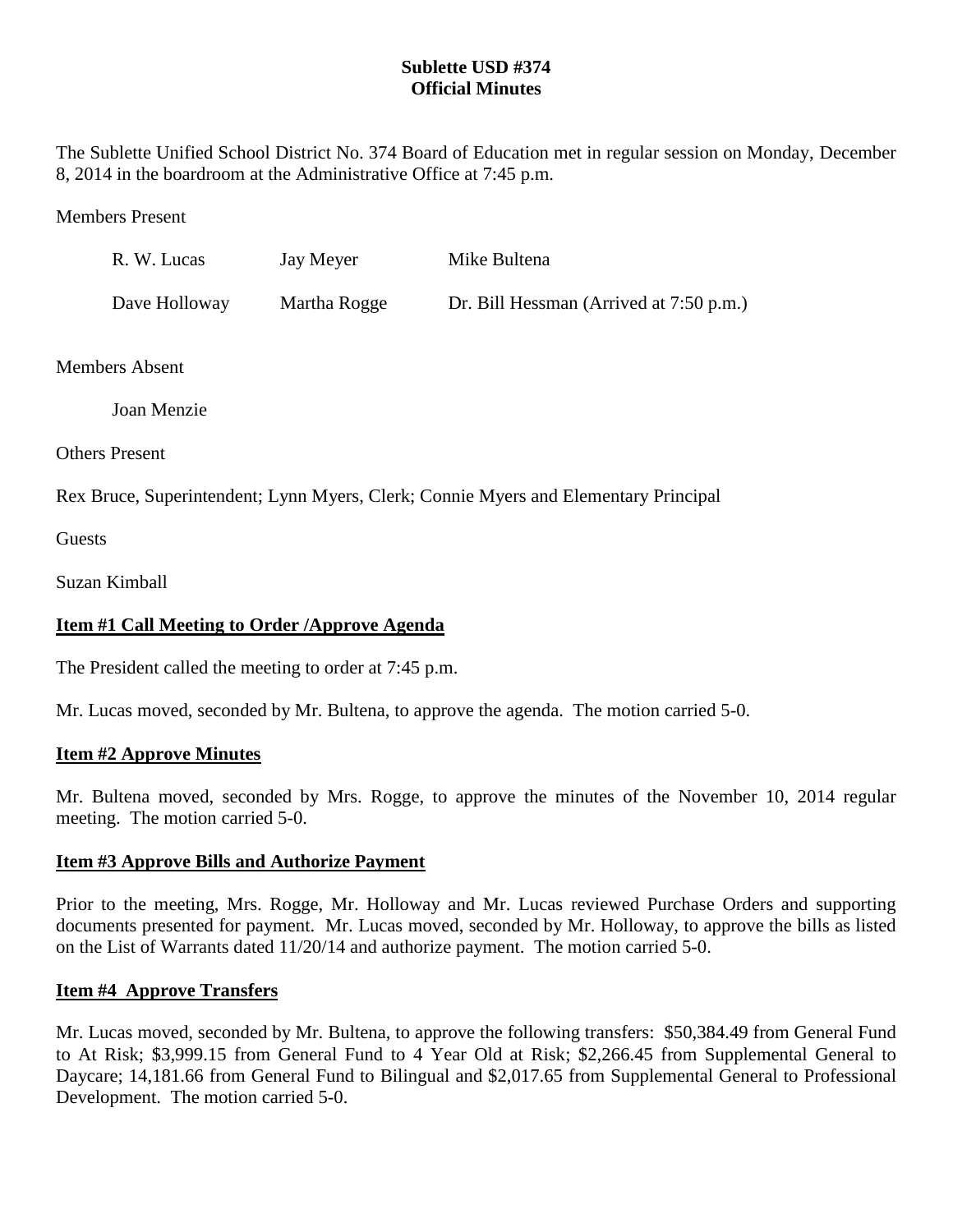## **Item #5 Quit Claim Deed for 1 Acre School Site**

Suzan Kimball, Haskell County Abstract, was present to request a quit claim deed to the Living Trust of Edna Eck, dated June 28, 1985. One (1) Square Acre in the Southeast Corner of the Northeast Quarter (NE1/4) of Section Thirty-two (32), Township Twenty-seven (27) South, Range Thirty-one West of the 6<sup>th</sup> P.M., Haskell County, Kansas.

For the Sum of Zero Dollars (\$0.00)

Mrs. Rogge moved, seconded by Dr. Hessman, to grant the Quit Claim Deed to the Living Trust of Edna Eck, dated June 28, 1985. The motion carried 6-0.

## **PUBLIC FORUM**

There was no public forum.

## **Reports**

## **Curriculum**

The curriculum committees do not meet in December.

#### Principals

Mrs. Myers reported on the music programs taking place at the elementary in December.

There was no middle/high school report. Mr. Marlin was attending the basketball games.

#### Activities Director

There was no report; Mr. Dardis is coaching high school boy's basketball.

#### SWPRSC/HPEC

Mr. Meyer reported on the SWPRSC Board meeting. Mr. Bultena reported on the HPEC meeting.

#### Superintendent:

Mr. Bruce reported on the State School Efficiency meeting he attended. He also reported that the state audit was completed and the state fire marshal had completed their visit and trained Leroy Loewen on the necessary procedures.

#### **Item #6 Executive Session – Non-elected Personnel**

Mr. Lucas moved, seconded by Mr. Holloway, to go into executive session to discuss non-elected personnel, in order protect the privacy interest of an identifiable individual(s), to include Mr. Bruce in executive session, and to reconvene to open session in the boardroom at 8:30 p.m. The motion carried 6-0.